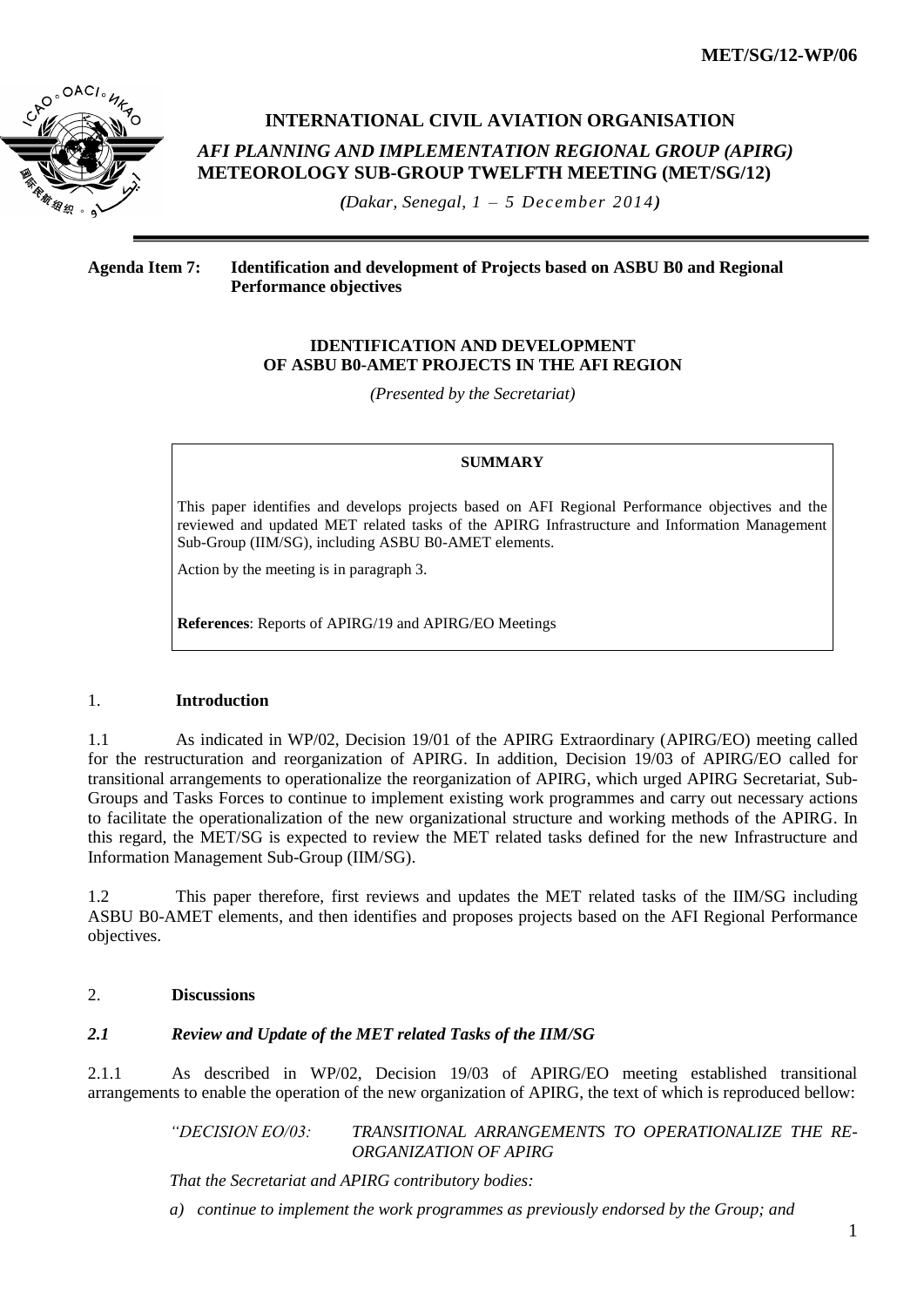*b) carry out necessary action to facilitate the operationalization of the new organizational structure and working methods of the APIRG, including reformulation of existing activities that continue to have relevance, into the projects management formats, to be presented for endorsement by the next meeting of the Group."*

2.1.2 Based on the remaining MET activities as listed in Appendix D to WP/04, the ASBU B0-AMET elements in Appendixe C to WP/05 and the AFI regional performance objectives in the MET field given in Appendix D to WP/05 the Secretariat has developed a draft amendment of the MET related Tasks of the IIM/SG in **Appendix A** to this paper, for review and update by the meeting. In this regard, the meeting may wish to formulate the following draft Decision:

#### **Draft Decision 12/XX: Updating the MET related Tasks of the IIM/SG**

**That, the updated information given in Appendix A to this paper, is endorsed as the MET related Tasks of the Infrastructure and Information Management Sub-Group (IIM/SG).**

#### *2.2 Identification and development of MET related APIRG Projects*

2.2.1 The main areas of MET activities to be included in the projects management formats, have been identified in the updated AFI regional performance framework forms (PFFs) in the MET field given in WP/05 Appendix D, listed below:

a) **AFI B0-AMET PFF-1:** Foster the implementation of SIGMET and QMS in the AFI region; and

b) **AFI B0-AMET PFF-2:** Foster the implementation of terminal area warnings and forecasts, provision of WAFS forecasts and optimization of OPMET data exchanges in the AFI region.

2.2.2 Based on the above mentioned PFFs, the Secretariat has developed and is proposing the MET related APIRG Projects in **Appendix B** to this paper for the attention of the MET/SG. In this regard, the meeting may wish to formulate the following draft Conclusion:

#### **Draft Conclusion 12/XX: Aeronautical Meteorology Projects in the AFI region for the period 2015 to 2018**

**That, the information given in Appendix B to this paper, is endorsed as the Aeronautical Meteorology (MET) Projects in the AFI region for the period 2015 to 2018.**

#### **3 Action by the Meeting**

- 3.1 The MET/SG is invited to:
	- a) Note the information provided in this paper ; and
	- b) decide on the draft Decision and draft Conclusions proposed for the Sub-Group's consideration.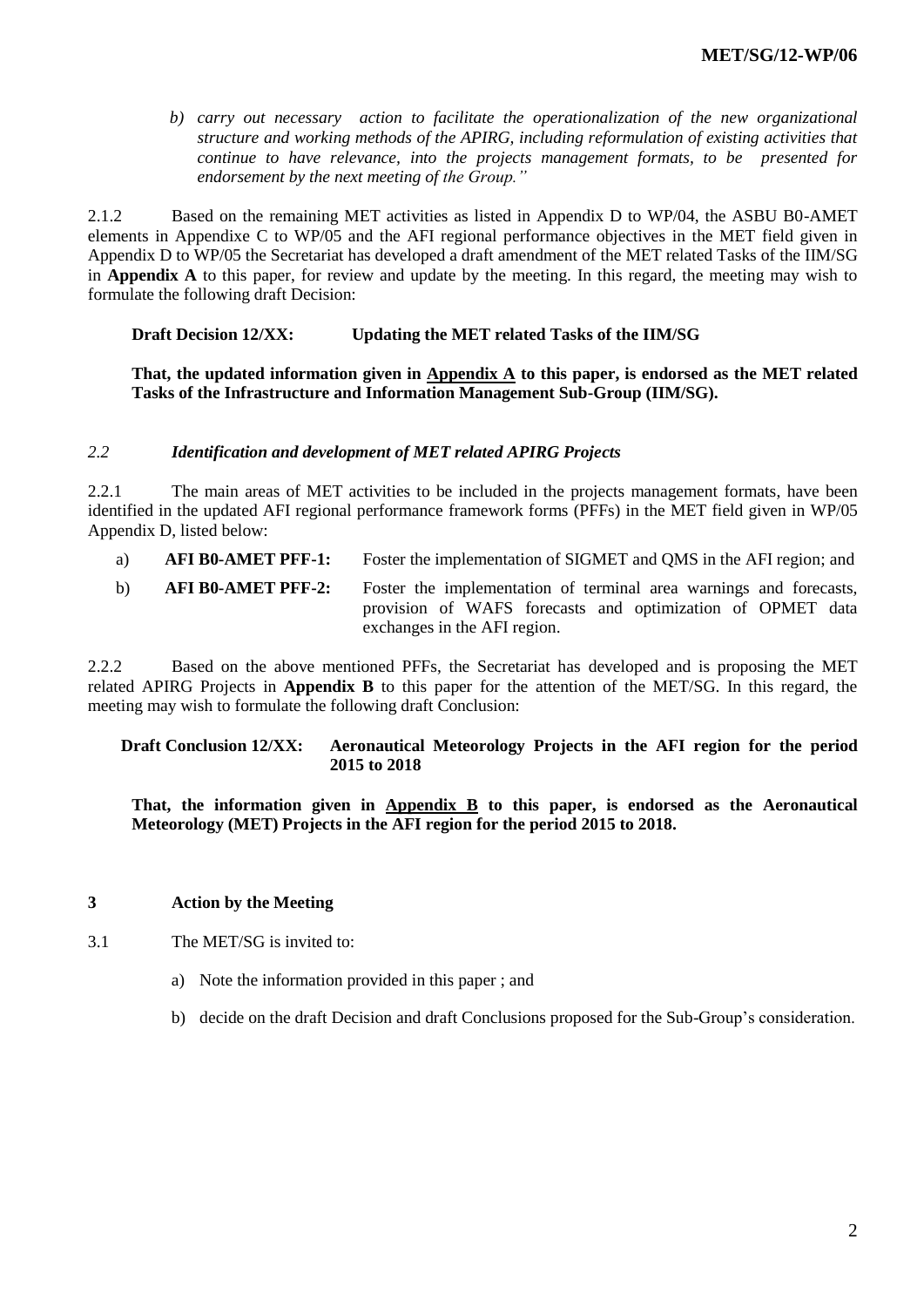$\overline{\phantom{0}}$ 

## **APPENDIX A: PROPOSED MET TASKS OF THE IIM/SG**

|     | <b>TASK</b>                                                                                                                                                                                                                                                                                                                                                                                                            |
|-----|------------------------------------------------------------------------------------------------------------------------------------------------------------------------------------------------------------------------------------------------------------------------------------------------------------------------------------------------------------------------------------------------------------------------|
| 1)  | Ensure that the planning and implementation of MET in the region, is coherent and compatible with the developments carried out within the framework of the<br>ATM Operational Concept, the Global Air Navigation Plan and the associated ASBU Modules for AMET and SWIM                                                                                                                                                |
| 2)  | Prepare regional plan for the transition to digital coded OPMET information in coordination with the relevant APIRG contributing bodies.                                                                                                                                                                                                                                                                               |
| 3)  | Develop sub-regional exchange of MET information to facilitate ATM operations by: encouraging States develop agreements on the exchange of MET information<br>that provides benefits to ATM operations on sub-regional level; encouraging States report developments to MET and ATM project Teams; and developing sub-<br>regional exchange of MET information to facilitate ATM operations in busy routes.            |
| 4)  | Monitor developments in the CNS/ATM Systems with regard to meteorological requirements in the AFI Region and in coordination with AFI ATM Project Teams<br>by conducting inter alia, meetings of AFI ATM/MET project team                                                                                                                                                                                              |
| 5)  | Monitor the introduction of efficient inter-regional OPMET exchanges in coordination with the CNS and MET project Teams as required by organizing and<br>conducting workshops on encoding and exchange of OPMET data in digital format                                                                                                                                                                                 |
| 6)  | Monitor the exchange of OPMET information through the AMBEX scheme in the AFI Region and between the AFI and ASIA/PACIFIC and EUR Regions,<br>encourage States to exchange data in digital format starting through bilateral arrangements and keep under review and provide timely amendments of the<br>regional guidance materials on the OPMET exchange                                                              |
| 7)  | Keep under review the AMBEX scheme and prepare proposal for updating and optimizing the scheme                                                                                                                                                                                                                                                                                                                         |
| 8)  | Monitor the implementation of regional procedures for the issuance of volcanic ash and tropical cyclone advisories by coordinating annual exercises on volcanic<br>ash, monitoring communications means between AFI volcano observatories and the aviation community, participating to meetings of AFI ATM/MET projects<br>team and conducting workshop on the implementation of IAVW and tropical cyclone programmes. |
| 9)  | Monitor the implementation of SIGMET in the AFI region by sensitizing States on the importance of SIGMETs, conducting annual SIGMET Tests, preparing a<br>consolidated report of the SIGMET Tests including recommendations for improvement, posting report on SIGMET Tests on the Web and send report to all States<br>in AFI region and Report outcome of SIGMET tests to APIRG                                      |
| 10) | Review and update the AFI Volcanic Ash Contingency Plan (VACP) in coordination with the AIM, ATM, CNS and SAR Project Teams by regularly updating the<br>VACP through new requirements from the IAVWOPSG, conducting annual VACP exercises or (VAEX/AFI), and reporting on annual VAEX/AFI to the IIM/SG<br>meetings.                                                                                                  |
| 11) | Monitor the implementation of terminal area warnings and forecasts including aerodrome warnings and wind shear warnings and alerts by sensitizing States on the<br>importance of issuance of aerodrome warnings and alerts                                                                                                                                                                                             |
| 12) | Monitor the degree of implementation of very small aperture terminals (VSATs) for the reception of WAFS products and SADIS FTP workstations in AFI States                                                                                                                                                                                                                                                              |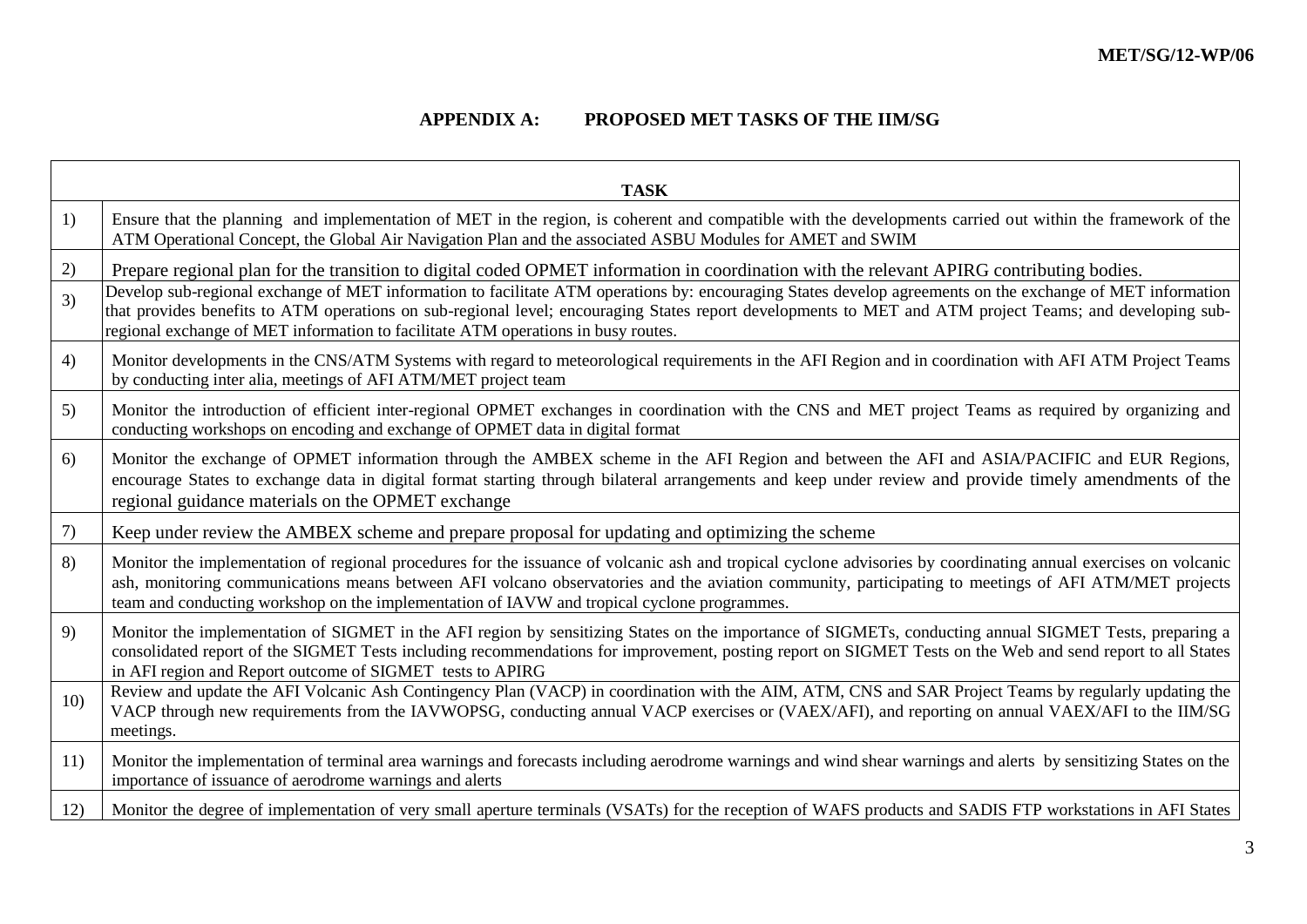|     | to make sure they fulfill the software requirements outlined on the WAFSOPSG website                                                                                                                                                                                                                                                                                                                                                                          |
|-----|---------------------------------------------------------------------------------------------------------------------------------------------------------------------------------------------------------------------------------------------------------------------------------------------------------------------------------------------------------------------------------------------------------------------------------------------------------------|
| 13) | Review and update the procedures for interregional OPMET exchange and ensure the availability of the required AFI OPMET data for the AFS<br>satellite broadcast (SADIS);                                                                                                                                                                                                                                                                                      |
| 14) | Monitor the implementation in the AFI region of quality management system (QMS) for MET and training, qualification of aeronautical MET personnel and<br>Monitor cost recovery system for aeronautical meteorological services to make sure relevant ICAO and WMO documents are used and MET service providers<br>cooperate with airports, air navigation services and other aeronautical partners, including users, when establishing a cost recovery system |
| 15) | Establish and maintain detailed lists, State by State of the specific deficiencies of facilities for the provision of atmospheric measurements pertaining to surface<br>wind, pressure, visibility/runway visual range, cloud base, temperature and dew point temperature considered critical for flight safety.                                                                                                                                              |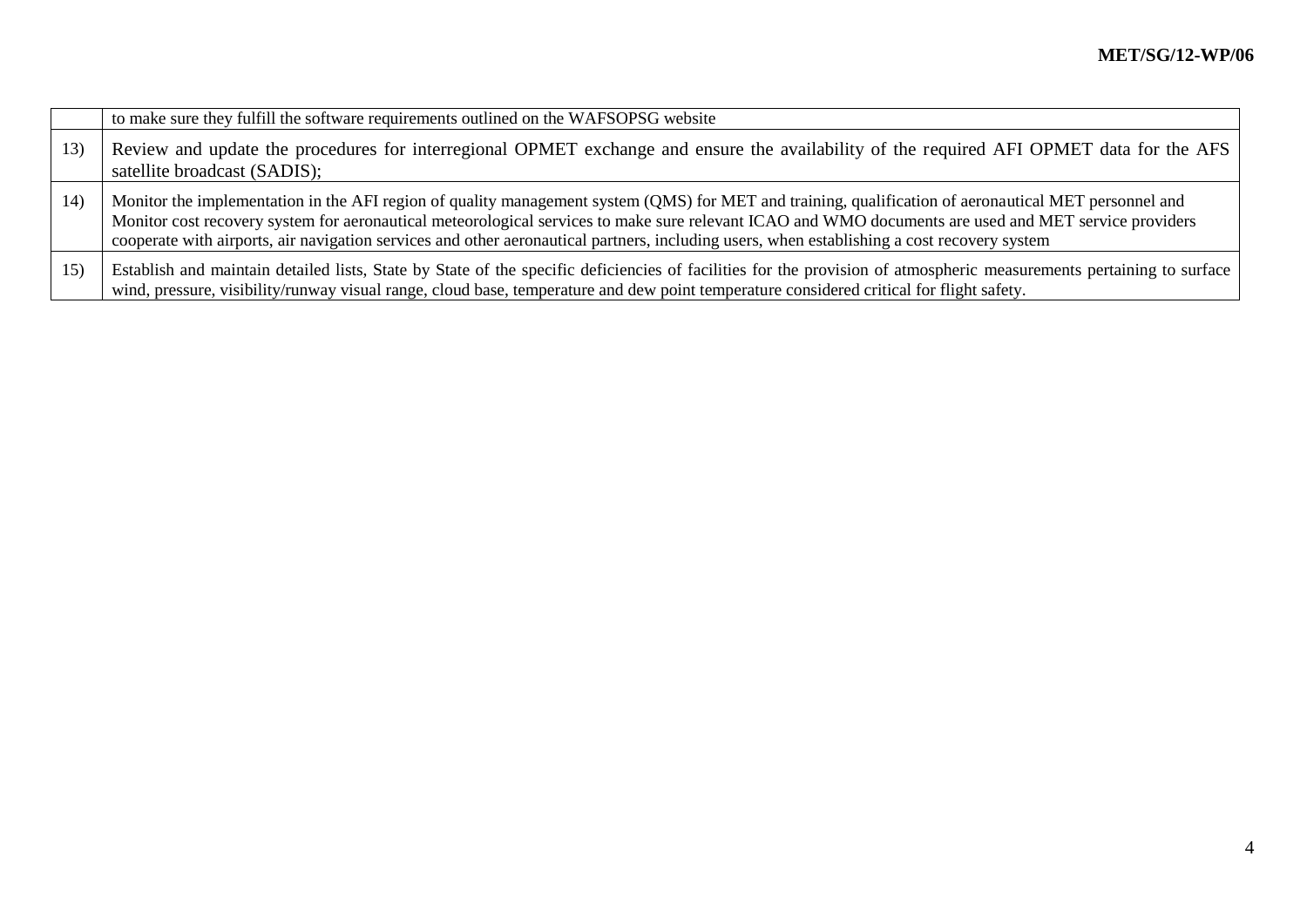## **APPENDIX B: AERONAUTICAL METEOROLOGY PROJECTS IN THE AFI REGION DURING 2015-2018**

| <b>AFI Region</b>                            | <b>Project Description</b>                                                                                                                                                                                                                                                                                                                                                                                                                                                                                                                 |              |      |  |  |  |  |  |
|----------------------------------------------|--------------------------------------------------------------------------------------------------------------------------------------------------------------------------------------------------------------------------------------------------------------------------------------------------------------------------------------------------------------------------------------------------------------------------------------------------------------------------------------------------------------------------------------------|--------------|------|--|--|--|--|--|
| Programme                                    | <b>Title of the Project</b>                                                                                                                                                                                                                                                                                                                                                                                                                                                                                                                | <b>Start</b> | End  |  |  |  |  |  |
| <b>Aeronautical Meteorology</b>              | Implementation of information concerning en-route weather phenomena which may affect the safety of aircraft<br>operations (SIGMET), Quality Management System for aeronautical meteorology (QMS/MET) service, in the AFI                                                                                                                                                                                                                                                                                                                   | 2014         | 2018 |  |  |  |  |  |
| (B0-AMET PFF Project                         | region                                                                                                                                                                                                                                                                                                                                                                                                                                                                                                                                     |              |      |  |  |  |  |  |
| <b>Facilitators:</b>                         | <b>B0-AMET PFF-1</b> Project-Team Coordinator: Name (State)                                                                                                                                                                                                                                                                                                                                                                                                                                                                                |              |      |  |  |  |  |  |
| <b>ICAO ROs/MET, Dakar &amp;</b><br>Nairobi) | 12 Experts contributing to the B0-AMET PFF-1 Project-Team: Name (State), Name (State), Name (State), Name<br>(State), Name (State), Name (State), Name (State), Name (State), Name (State), Name (State), Name (State) and Name<br>(State)                                                                                                                                                                                                                                                                                                 |              |      |  |  |  |  |  |
|                                              | Assist States in the implementation of :                                                                                                                                                                                                                                                                                                                                                                                                                                                                                                   |              |      |  |  |  |  |  |
| Objective                                    | SIGMET and standards and recommended practices of Annex 3 and Part V – MET of the AFI Air Navigation Plan (ANP), Volumes I, II,<br>a)<br>III concerning the issuance and distribution of en-route weather phenomena including volcanic ash clouds (WV), tropical cyclones (WC)<br>and other phenomena (WS - thunderstorms, severe turbulence, icing, mountain waves, heavy sandstorms and duststorm), likely to affect<br>the safety of aircraft operations, and the evolution of such phenomena in time and space (SIGMET WV, WC and WS); |              |      |  |  |  |  |  |
|                                              | QMS/MET and certification where applicable, by developing a regional QMS/MET guide to assist States in the production of MET<br>b)<br>documentation under ISO 9001: 2008, enhancing the training of MET personnel in States that have not implemented QMS, encouraging<br>States to institute cost recovery mechanism to support QMS maintenance in accordance with ICAO Annex 3 and Part V – MET of the AFI<br>ANP, and conducting audit trials;                                                                                          |              |      |  |  |  |  |  |
|                                              | An action plan to assist concerned States in their effort to remove air navigation deficiencies in the MET field listed in the APIRG report;<br>$\mathbf{C}$<br>and                                                                                                                                                                                                                                                                                                                                                                        |              |      |  |  |  |  |  |
|                                              | The transition plan from current aeronautical meteorological information to the future SWIM-enabled environment in the AFI region by<br>d)<br>encouraging AFI States to progressively develop capability of handling OPMET data in digital format (XML/GML) and to start using<br>XML/GML codes in operational environment by 2018.                                                                                                                                                                                                        |              |      |  |  |  |  |  |
| Scope                                        | The SIGMET part of the project will comprise all Meteorological Watch Offices (MWOs) listed in Table MET II-1 of the AFI ANP<br>a)<br>Volume II;                                                                                                                                                                                                                                                                                                                                                                                           |              |      |  |  |  |  |  |
|                                              | QMS part of the project is related to all AFI aerodromes listed in the AFI ANP Table MET II-2 for the establishment and application of a<br>b)<br>duly organised quality system of MET service;                                                                                                                                                                                                                                                                                                                                            |              |      |  |  |  |  |  |
|                                              | The list of States having long lasting MET deficiencies, is listed in the last report of the APIRG meeting; and<br>C)                                                                                                                                                                                                                                                                                                                                                                                                                      |              |      |  |  |  |  |  |
|                                              | The Transition Plan part of the project is related to all AFI aerodromes listed in the AFI ANP Table MET II-2.<br>d)                                                                                                                                                                                                                                                                                                                                                                                                                       |              |      |  |  |  |  |  |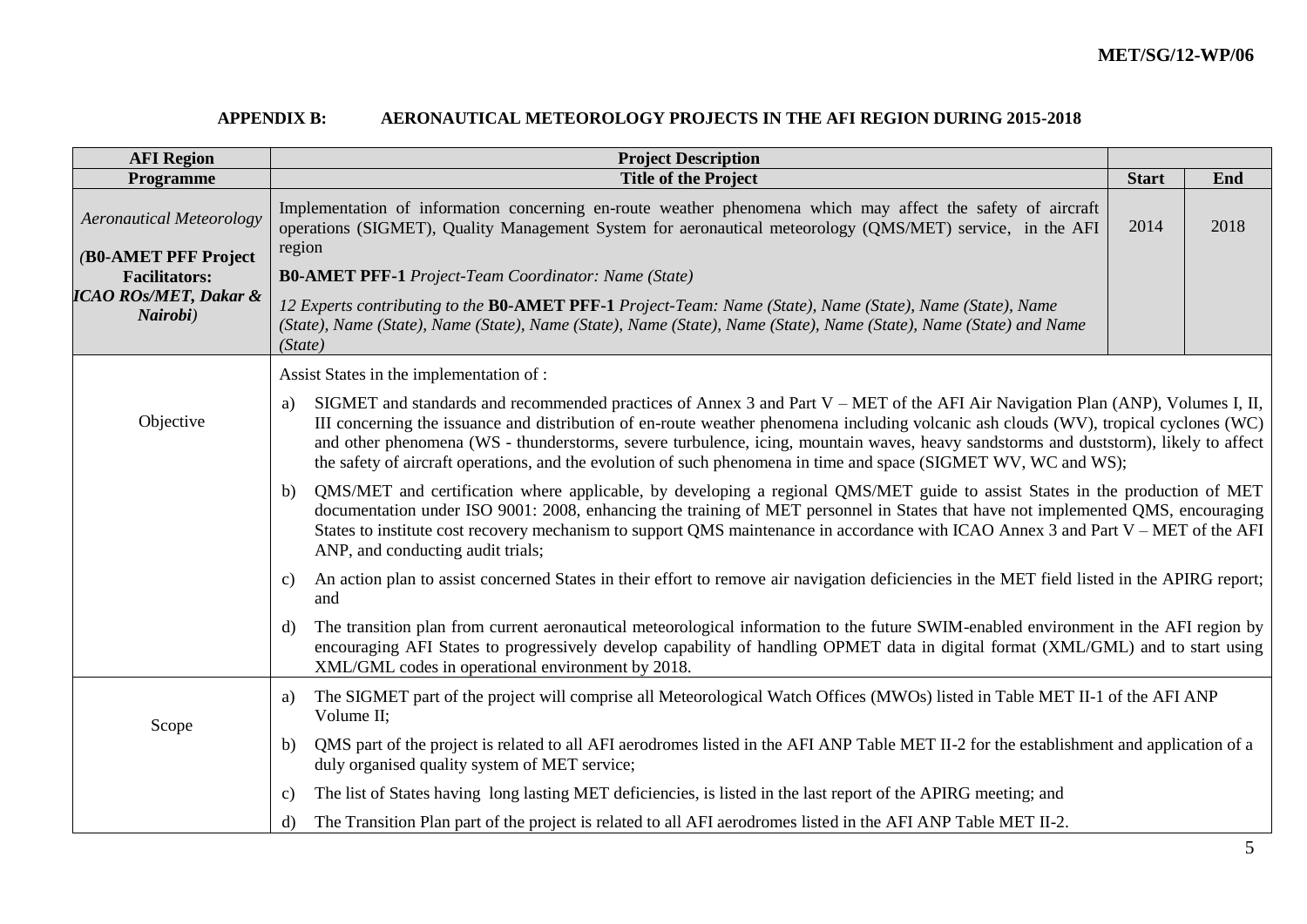|                  | SIGMET metric: Number of MWOs listed in AFI ANP Table MET II-1, with SIGMET procedures implemented in December 2017<br>a)                                                                                                                                                                                                                                                                                                                                                                                                                                                                                |
|------------------|----------------------------------------------------------------------------------------------------------------------------------------------------------------------------------------------------------------------------------------------------------------------------------------------------------------------------------------------------------------------------------------------------------------------------------------------------------------------------------------------------------------------------------------------------------------------------------------------------------|
| Metrics          | QMS metrics: Number of MET Provider States listed in AFI ANP Table MET II-2, with QMS/MET certificated or recertified in<br>b)<br>December 2018                                                                                                                                                                                                                                                                                                                                                                                                                                                          |
|                  | Deficiency metrics: Number of identified States in APIRG/20 report, with MET deficiencies removed in December 2018<br>C)                                                                                                                                                                                                                                                                                                                                                                                                                                                                                 |
|                  | Transition Plan metrics: Number of AFI States implemented OPMET data in digital format (XML/GML) in December 2018<br>d)                                                                                                                                                                                                                                                                                                                                                                                                                                                                                  |
| Strategy         | All tasks will be carried out by MET experts nominated by AFI States participating in the project, led by the Project-Team Coordinator and<br>under the supervision of the B0-AMET PFF Project Facilitators (ROs/MET, Dakar and Nairobi) through the "GoTo Meeting" tool. Upon<br>completion of the tasks, the results will be sent to the B0-AMET PFF Project Facilitators as a final document for submission to, and if<br>necessary approval by the APIRG Projects Coordination Committee (APCC). For the purpose of collaborative decision-making, meetings will<br>be held with the areas involved. |
| Rationale        | SIGMET: The lack of implementation by about 21% of AFI MWO Provider States, of information concerning en-route weather<br>a)<br>phenomena which may affect the safety of aircraft operations (SIGMET), in the region and their repercussions on the provision of air<br>navigation services call for tools to allow the personnel involved in the different air navigation areas to receive, properly use, and<br>disseminate quality information related to such events.                                                                                                                                |
|                  | QMS: More accurate and timely meteorological information will optimise flight path planning and prediction, thus improving ATM safety<br>b)<br>and efficiency; improved aerodrome reports and forecasts will optimise the use of available aerodrome capacity; and meteorological<br>information will minimise the environmental impact of air traffic. Performance management will be an important part of meteorological<br>information quality assurance.                                                                                                                                             |
|                  | Deficiencies: The decrease or removal of MET deficiencies listed in the APIRG meetings, will increase air navigation safety and<br>C)<br>efficiency in the region.                                                                                                                                                                                                                                                                                                                                                                                                                                       |
|                  | Digital OPMET: progressive implementation of digital OPMET (SIGMET, METAR, SPECI and TAF) in the AFI region, will enable AFI<br>d)<br>States to be prepared for digital OPMET exchange in the future SWIM environment.                                                                                                                                                                                                                                                                                                                                                                                   |
|                  | All APIRG projects related to:                                                                                                                                                                                                                                                                                                                                                                                                                                                                                                                                                                           |
| Related projects | Implementation of Improved Airport Operations through Airport-CDM (B0-ACDM)<br>∨                                                                                                                                                                                                                                                                                                                                                                                                                                                                                                                         |
|                  | Implementation of Optimization of Approach Procedures including Vertical Guidance (B0-APTA)                                                                                                                                                                                                                                                                                                                                                                                                                                                                                                              |
|                  | Implementation of Improved Operations through Enhanced En-Route Trajectories (B0-FRTO)                                                                                                                                                                                                                                                                                                                                                                                                                                                                                                                   |
|                  | Implementation of Improved Flexibility and Efficiency in Descent Profiles (CDO) (B0-CDO)                                                                                                                                                                                                                                                                                                                                                                                                                                                                                                                 |
|                  | Implementation of Improved Flexibility and Efficiency in Departure Profiles —Continuous Climb Operations (CCO) (B0-CCO)                                                                                                                                                                                                                                                                                                                                                                                                                                                                                  |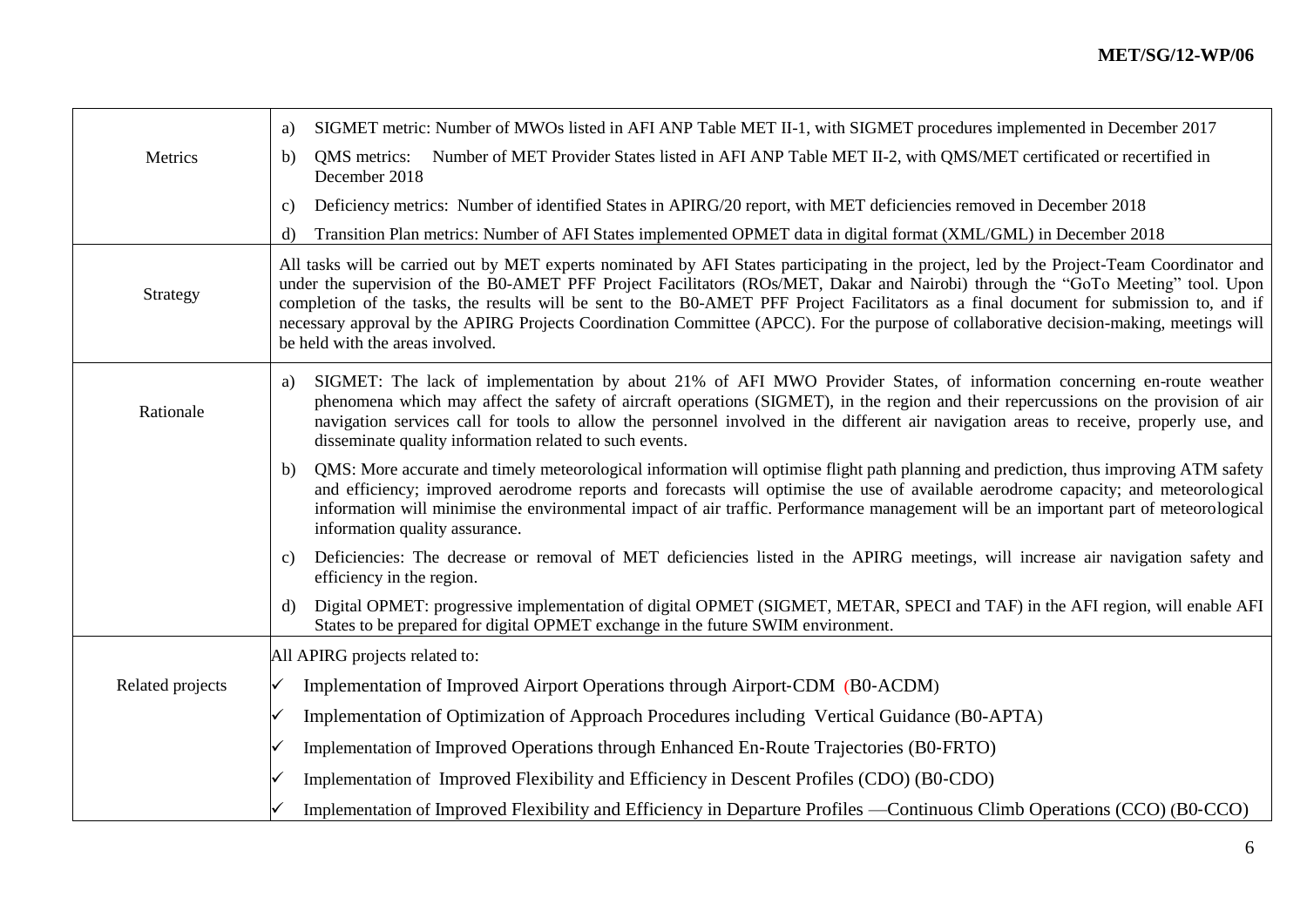| <b>Project Deliverable</b> |                                                                                                                                                                      | <b>Relationship with</b><br>the performance -<br>based regional plan<br>(PFF) | <b>Responsible Party</b>                                                                     | <b>Status of</b><br>Implementation | Date of<br><b>Deliver</b>                           | <b>Comments</b>                                                                                                                              |
|----------------------------|----------------------------------------------------------------------------------------------------------------------------------------------------------------------|-------------------------------------------------------------------------------|----------------------------------------------------------------------------------------------|------------------------------------|-----------------------------------------------------|----------------------------------------------------------------------------------------------------------------------------------------------|
|                            | updated AFI regional SIGMET Guide<br>distributed and placed on ICAO<br>website                                                                                       | <b>AFI B0-AMET</b><br><b>PFF-1</b>                                            | <b>AFI B0-AMET PFF</b><br><b>Project Coordinators</b>                                        | New edition<br>drafted             | <b>Before</b><br>October<br>2015 (after<br>APIRG/20 | Guide updated based<br>on the regional<br><b>SIGMET Guide</b><br>Template                                                                    |
| <b>SIGMET</b>              | Current level of implementation of<br>SIGMET assessed through annual<br><b>SIGMET</b> trials                                                                         | <b>AFI B0-AMET</b><br><b>PFF-1</b>                                            | <b>AFI B0-AMET PFF</b><br>Project Coordinator<br>AFI B0-AMET-1 Project<br><b>Team Leader</b> | Yearly SIGMET<br><b>Tests</b>      | December<br>2015                                    | <b>Results of SIGMET</b><br>Tests in November<br>2015 will update the<br>level of<br>implementation<br>under the new<br>edition of the Guide |
|                            | An updated list of States not compliant<br>with SIGMET format, established                                                                                           | <b>AFI B0-AMET</b><br><b>PFF-1</b>                                            | <b>AFI B0-AMET PFF</b><br>Project Coordinator<br>AFI B0-AMET-1 Project<br><b>Team Leader</b> |                                    | December<br>2015                                    |                                                                                                                                              |
|                            | Details guidance to States not issuing<br>SIGMET, distributed                                                                                                        | <b>AFI B0-AMET</b><br><b>PFF-1</b>                                            | <b>AFI B0-AMET PFF</b><br>Project Coordinator<br>AFI B0-AMET-1 Project<br><b>Team Leader</b> |                                    | December<br>2016                                    |                                                                                                                                              |
|                            | A Regional QMS/MET guide to assist<br>States in the production of MET<br>documentation under ISO 9001: 2008,<br>developed, distributed and placed on<br>ICAO website | <b>AFI B0-AMET</b><br><b>PFF-1</b>                                            | <b>AFI B0-AMET PFF</b><br>Project Coordinator<br>AFI B0-AMET-1 Project<br><b>Team Leader</b> |                                    | June 2016                                           |                                                                                                                                              |
| <b>QMS</b>                 | An updated list of States not<br>implementing or partially implementing<br>QMS, established and placed on ICAO<br>website                                            | <b>AFI B0-AMET</b><br><b>PFF-1</b>                                            | <b>AFI B0-AMET PFF</b><br>Project Coordinator<br>AFI B0-AMET-1 Project<br>Team Leader        |                                    | December<br>2015                                    |                                                                                                                                              |
|                            | Training of MET personnel in States<br>that have not implemented QMS,<br>performed, and training workshop                                                            | <b>AFI B0-AMET</b><br><b>PFF-1</b>                                            | <b>AFI B0-AMET PFF</b><br>Project Coordinator                                                |                                    | December<br>2017                                    |                                                                                                                                              |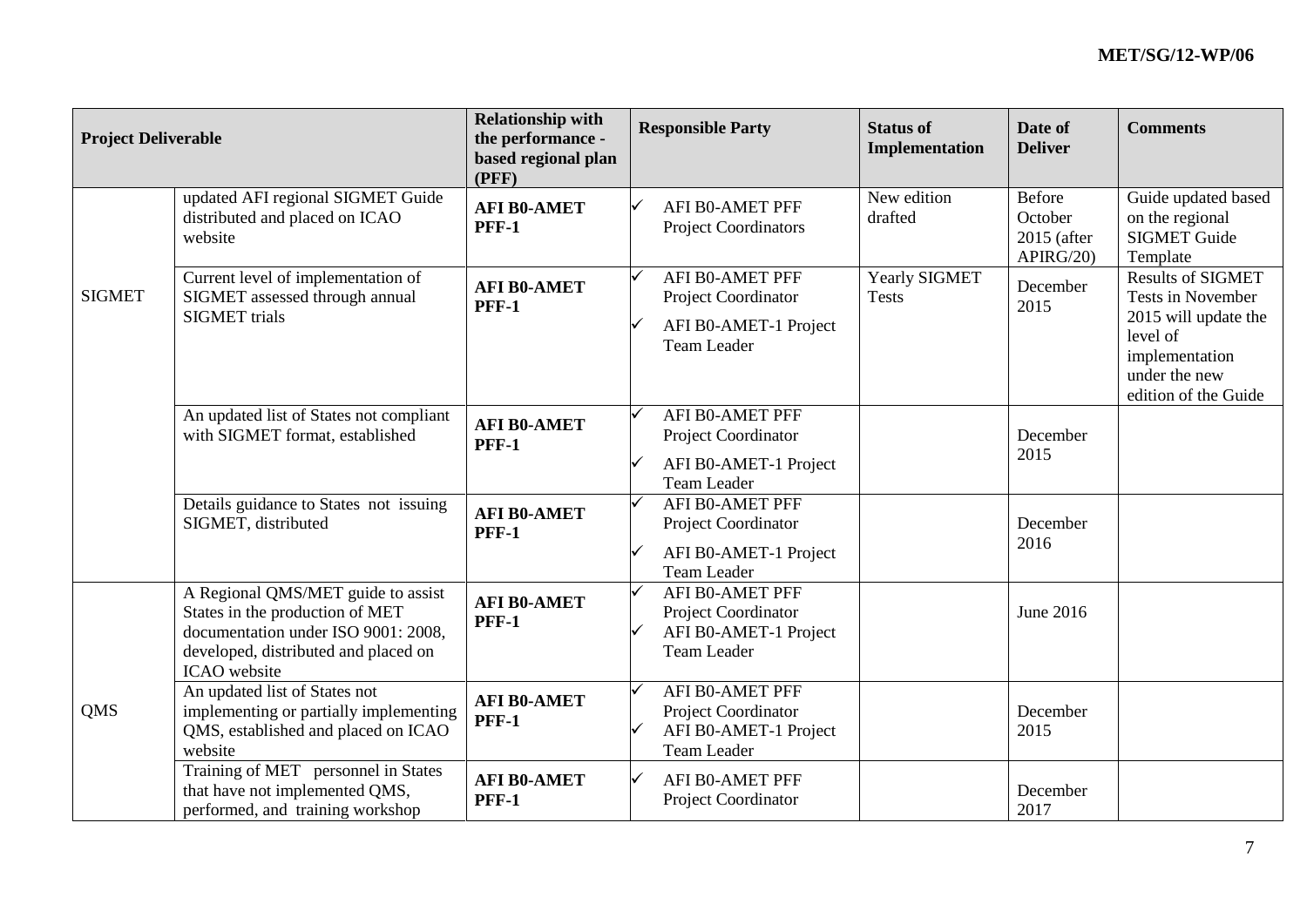|              | report distributed                                                                                                                                                                                                                             |                                    | AFI B0-AMET-1 Project<br><b>Team Leader</b>                                                  |                                           |                                          |                                          |
|--------------|------------------------------------------------------------------------------------------------------------------------------------------------------------------------------------------------------------------------------------------------|------------------------------------|----------------------------------------------------------------------------------------------|-------------------------------------------|------------------------------------------|------------------------------------------|
|              | Training on cost recovery mechanism<br>for MET performed; training workshop<br>report encouraging Sates to institute                                                                                                                           | <b>AFI B0-AMET</b><br><b>PFF-1</b> | AFI B0-AMET PFF<br>Project Coordinator                                                       |                                           | December<br>2015                         |                                          |
|              | cost recovery mechanism, distributed.                                                                                                                                                                                                          |                                    | AFI B0-AMET-1 Project<br><b>Team Leader</b>                                                  |                                           |                                          |                                          |
|              | Report on QMS/MET Audit trials,<br>distributed and placed on ICAO<br>website                                                                                                                                                                   | <b>AFI B0-AMET</b><br><b>PFF-1</b> | <b>AFI B0-AMET PFF</b><br>Project Coordinator                                                |                                           | December<br>2015                         |                                          |
|              |                                                                                                                                                                                                                                                |                                    | AFI B0-AMET-1 Project<br><b>Team Leader</b>                                                  |                                           |                                          |                                          |
|              | Current air navigation deficiencies in<br>the MET field, assessed and confirmed                                                                                                                                                                | <b>AFI B0-AMET</b><br><b>PFF-1</b> | AFI B0-AMET PFF<br>Project Coordinator                                                       | <b>MET</b> deficiencies<br>established by | December<br>2015                         | <b>Updated MET</b><br>deficiencies to be |
|              |                                                                                                                                                                                                                                                |                                    | AFI B0-AMET-1 Project<br><b>Team Leader</b>                                                  | APIRG/19                                  |                                          | established by<br>APIRG/20               |
| Deficiencies | An updated list of MET deficiencies for<br>remaining AFI States not listed in<br>APIRG/19 report, established                                                                                                                                  | <b>AFI B0-AMET</b><br><b>PFF-1</b> | AFI B0-AMET PFF<br>Project Coordinator                                                       |                                           | December<br>2016                         |                                          |
|              |                                                                                                                                                                                                                                                |                                    | AFI B0-AMET-1 Project<br><b>Team Leader</b>                                                  |                                           |                                          |                                          |
|              | An updated list of deficiencies<br>including States not compliant with<br>SIGMET format, established                                                                                                                                           | <b>AFI B0-AMET</b><br><b>PFF-1</b> | <b>AFI B0-AMET PFF</b><br>Project Coordinator<br>AFI B0-AMET-1 Project<br><b>Team Leader</b> |                                           | December<br>2015                         |                                          |
|              | List of States having develop action<br>plans to eliminate Terminal Area<br>Warnings deficiencies, distributed                                                                                                                                 | <b>AFI B0-AMET</b><br><b>PFF-2</b> | AFI B0-AMET PFF<br>Project Coordinator<br>AFI B0-AMET-2 Project<br><b>Team Leader</b>        |                                           | December<br>2018                         |                                          |
|              | Reports on Specific training workshops<br>in French and English to assist States<br>concerned to address deficiencies<br>related to the implementation of the<br>AMBEX scheme and for the provision<br>of further advice and awareness, issued | <b>AFI B0-AMET</b><br><b>PFF-2</b> | AFI B0-AMET PFF<br>Project Coordinator<br>AFI B0-AMET-2 Project<br><b>Team Leader</b>        |                                           | December<br>2016 and<br><b>June 2018</b> |                                          |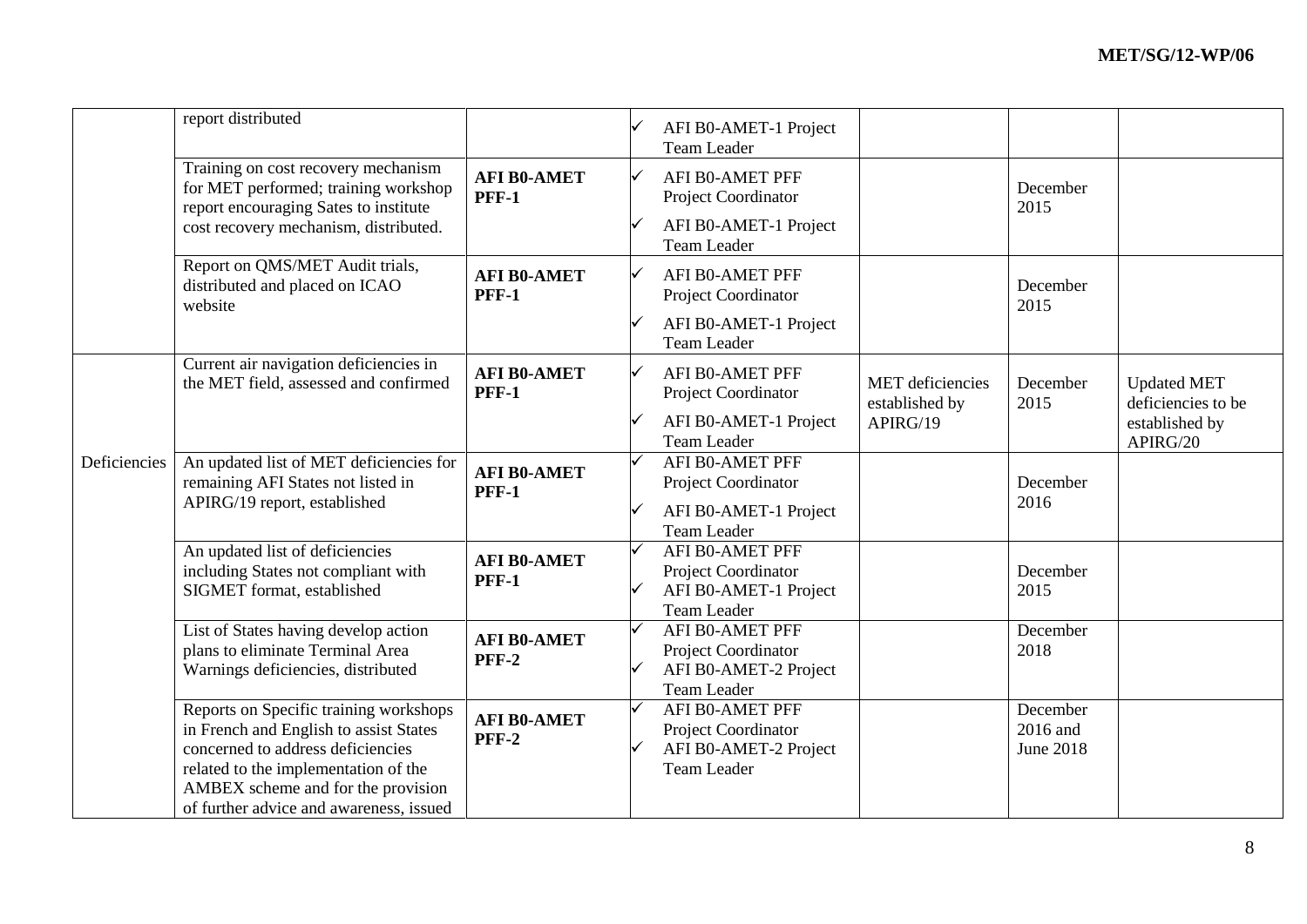|                         | and distributed                                                                                                                                                                                             |                                    |                                                                                              |                  |                                                                          |
|-------------------------|-------------------------------------------------------------------------------------------------------------------------------------------------------------------------------------------------------------|------------------------------------|----------------------------------------------------------------------------------------------|------------------|--------------------------------------------------------------------------|
| Deficiencies            | An action plan to assist concerned<br>States to remove long lasting MET<br>deficiencies, established                                                                                                        | <b>AFI B0-AMET</b><br><b>PFF-1</b> | AFI B0-AMET PFF<br>Project Coordinator<br>AFI B0-AMET-1 Project<br>Team Leader               | December<br>2017 |                                                                          |
| Digital<br><b>OPMET</b> | Dakar and Pretoria RODBs Provider<br>States developed capability of handling<br>digital OPMET (SIGMET, METAR,<br>SPECI, TAF) and provided technical<br>assistance as required to other AFI<br><b>States</b> | <b>AFI B0-AMET</b><br><b>PFF-1</b> | <b>AFI BO-AMET PFF</b><br>Project Coordinator<br>AFI B0-AMET-1 Project<br><b>Team Leader</b> | December<br>2016 | In accordance with<br>the AFI digital<br><b>OPMET</b> transition<br>plan |
|                         | Dakar and Pretoria RODBs Provider<br>Sates assisted AFI States including<br>BCC and NOC Provider States, in<br>developping capability of handling<br>digital OPMET                                          | <b>AFI B0-AMET</b><br><b>PFF-1</b> | <b>AFI BO-AMET PFF</b><br>Project Coordinator<br>AFI B0-AMET-1 Project<br><b>Team Leader</b> | December<br>2017 | In accordance with<br>the AFI digital<br><b>OPMET</b> transition<br>plan |
|                         | AFI States implemented digital<br>OPMET in BCC and NOCs in<br>accordance with Amendment 77 to<br>ICAO Annex 3                                                                                               | <b>AFI B0-AMET</b><br><b>PFF-1</b> | <b>AFI BO-AMET PFF</b><br>Project Coordinator<br>AFI B0-AMET-1 Project<br><b>Team Leader</b> | December<br>2018 | In accordance with<br>the AFI digital<br><b>OPMET</b> transition<br>plan |

 $\checkmark$  Funds to conduct the meetings, missions and to translate reports, regional guides and manuals. Likewise, participants must be given facilities to participate in Go To Meetings.

 $\checkmark$  Funds to conduct audit trials. States could cover the cost of trials by their lead auditors, since the experience obtained will contribute to improve the system. Likewise, participants must be given facilities to participate in GoTo Meetings.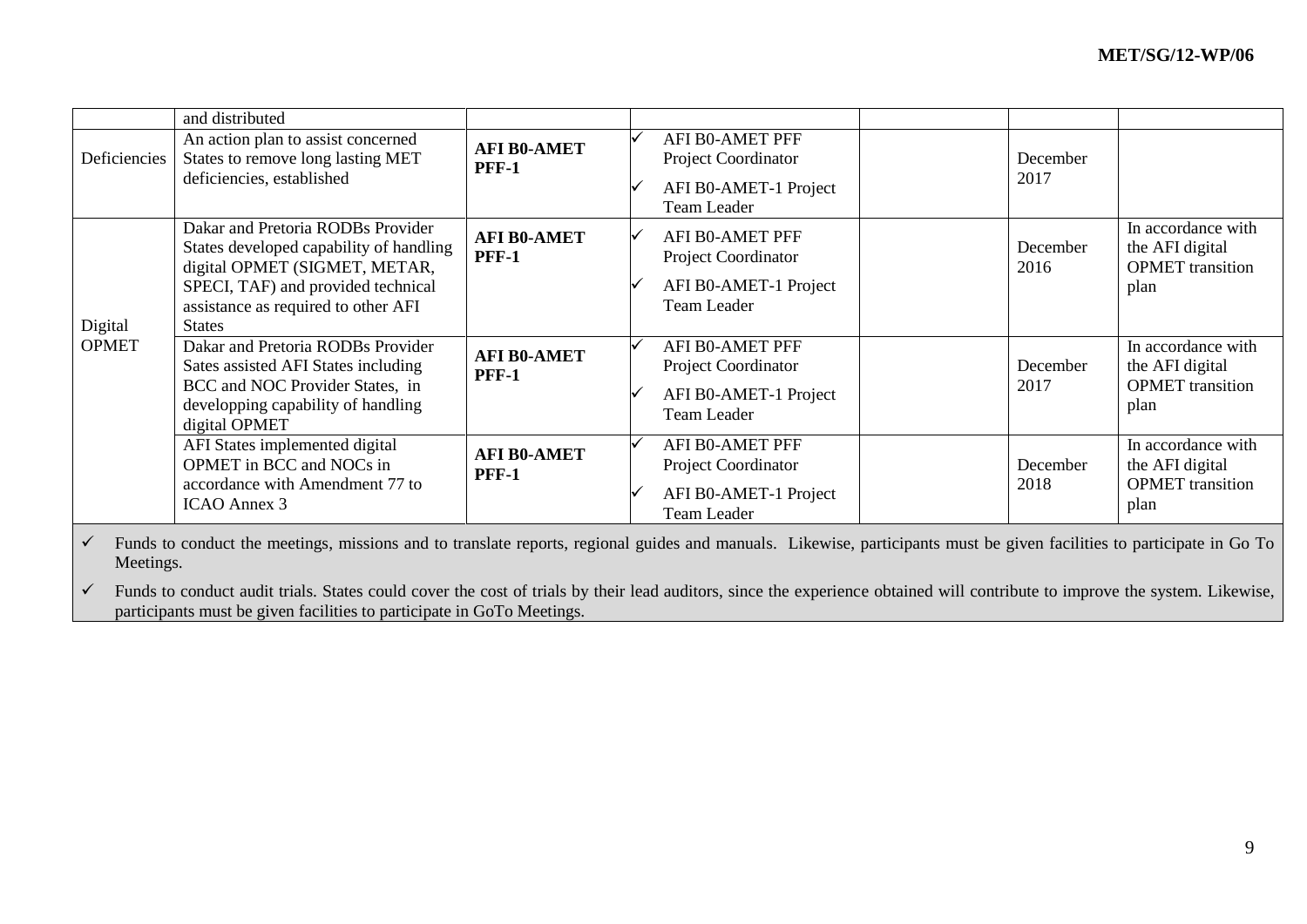| <b>AFI Region</b>                                                    | <b>Project Description</b>                                                                                                                                                                                                                                                                                                                                                                                                                                                                                                                                                                                                                                                                                                                                                                                                                                                                                                                                                                                            |              |      |
|----------------------------------------------------------------------|-----------------------------------------------------------------------------------------------------------------------------------------------------------------------------------------------------------------------------------------------------------------------------------------------------------------------------------------------------------------------------------------------------------------------------------------------------------------------------------------------------------------------------------------------------------------------------------------------------------------------------------------------------------------------------------------------------------------------------------------------------------------------------------------------------------------------------------------------------------------------------------------------------------------------------------------------------------------------------------------------------------------------|--------------|------|
| Programme                                                            | <b>Title of the Project</b>                                                                                                                                                                                                                                                                                                                                                                                                                                                                                                                                                                                                                                                                                                                                                                                                                                                                                                                                                                                           | <b>Start</b> | End  |
| <b>Aeronautical Meteorology</b>                                      | Implementation of Terminal Area Warnings and Forecasts, Provision of WAFS Forecasts and Optimization of<br>OPMET data exchanges in the AFI Region                                                                                                                                                                                                                                                                                                                                                                                                                                                                                                                                                                                                                                                                                                                                                                                                                                                                     | 2014         | 2018 |
| (B0-AMET PFF Project                                                 | <b>B0-AMET PFF-2</b> Project-Team coordinator: Name (State)                                                                                                                                                                                                                                                                                                                                                                                                                                                                                                                                                                                                                                                                                                                                                                                                                                                                                                                                                           |              |      |
| <b>Facilitators:</b><br><b>ICAO ROS/MET, Dakar &amp;</b><br>Nairobi) | 9 Experts contributing to the B0-AMET PFF-2 Project-Team: Name (State), Name (State), Name (State), Name<br>(State), Name (State), Name (State), Name (State), Name (State) and Name (State)                                                                                                                                                                                                                                                                                                                                                                                                                                                                                                                                                                                                                                                                                                                                                                                                                          |              |      |
|                                                                      | Assist States in the implementation of :                                                                                                                                                                                                                                                                                                                                                                                                                                                                                                                                                                                                                                                                                                                                                                                                                                                                                                                                                                              |              |      |
| Objective                                                            | Aerodrome warnings and forecasts (AD WRNG) and wind shear warnings and alerts (WS WRNG) in accordance with ICAO Annex 3,<br>a)<br>Tables A6-2 and A6-3, concerning the preparation, issuance and distribution at the terminal area, of concise information of meteorological<br>conditions which could adversely affect aircraft on the ground, including parked aircraft, and the aerodrome facilities and services. For<br>aerodromes where wind shear is considered a major safety factor, wind shear warnings will give concise information on the observed or<br>expected existence of wind shear which could adversely affect aircraft on the approach path or take-off path or during circling approach<br>between runway level and 500 m above that level and aircraft on the runway during the landing roll or take-off run. Where local<br>topography has been shown to produce significant wind shears at heights in excess of 500 m above runway level, then 500 m will not be<br>considered restrictive. |              |      |
|                                                                      | the world area forecast system (WAFS) in the standards and recommended practices of Annex 3 and Part V – MET of the AFI, Volumes I,<br>b)<br>II and III with regard to the use of WAFS products, by which the world area forecast centre (WAFC) in London provides aeronautical<br>meteorological en-route forecasts in uniform standardized formats and disseminated in the AFI region through the Satellite Distribution<br>System for information relating to air navigation (SADIS). States will be also assisted in the implementation of the International Airways<br>Volcano Watch (IAVW) including the implementation of the operational procedures in ICAO Doc 9766 and the AFI Volcanic Ash<br>Contingency Plan (VACP) activities;                                                                                                                                                                                                                                                                          |              |      |
|                                                                      | AFI OPMET data Exchange Management and OPMET databanks (RODBs) described in the AFI Meteorological Bulletin Exchange<br>C)<br>(AMBEX) Handbook in accordance with the provisions in ICAO Annexes 3 and 10 and AFI ANP Volumes I, II and III part V-<br>Meteorology, for the preparation, issuance, distribution and monitoring of OPMET information (METAR, SPECI, SIGMET, TAF, AIREP,<br>Volcanic Ash and tropical cyclones advisories).                                                                                                                                                                                                                                                                                                                                                                                                                                                                                                                                                                             |              |      |
| Scope                                                                | The terminal area warnings part of the project will comprise all AFI International aerodromes listed in Table MET II-2 of the AFI ANP<br>a)<br>Volume II and aerodromes affected by wind shear events;                                                                                                                                                                                                                                                                                                                                                                                                                                                                                                                                                                                                                                                                                                                                                                                                                |              |      |
|                                                                      | The WAFS and IAVW part of the project is related to all AFI aerodromes listed in the AFI ANP Table MET II-2 and meteorological watch<br>b)<br>offices listed in column 7 of Table MET II-1 of the AFI ANP.                                                                                                                                                                                                                                                                                                                                                                                                                                                                                                                                                                                                                                                                                                                                                                                                            |              |      |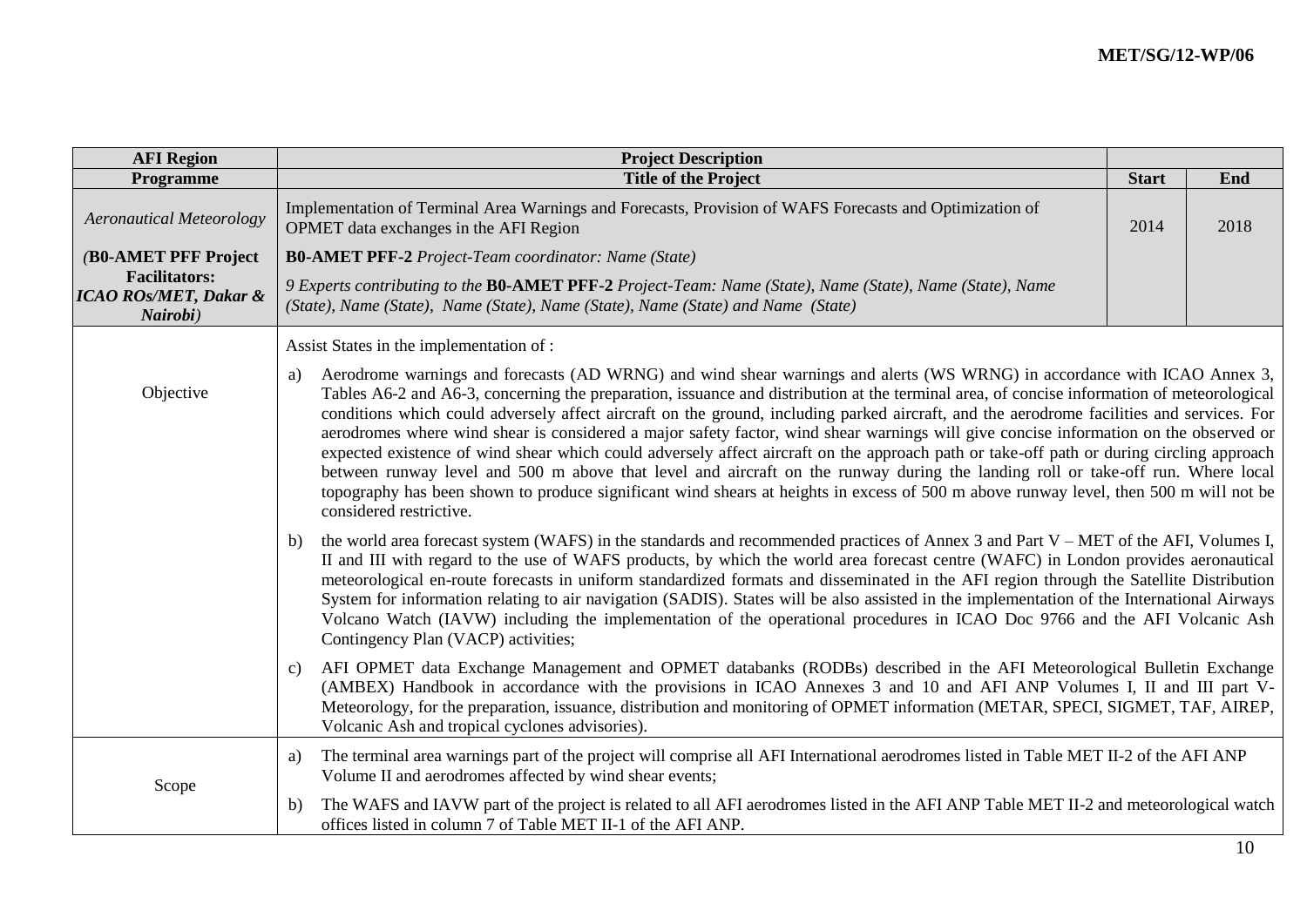|                  | The AMBEX part of the project will include AFI aerodromes listed in Table MET II-2 of the AFI ANP including Dakar and Pretoria<br>c)<br>RODBS, Bulletin Compiling Centres (BCCs), National OPMET Centres (NOCs), AFI volcanic ash advisory centre (VAAC) in Toulouse,<br>tropical cyclone advisory centre (TCAC) in La Reunion and WAFC in London.                                                                                                                                                                                                                                                                               |
|------------------|----------------------------------------------------------------------------------------------------------------------------------------------------------------------------------------------------------------------------------------------------------------------------------------------------------------------------------------------------------------------------------------------------------------------------------------------------------------------------------------------------------------------------------------------------------------------------------------------------------------------------------|
| Metrics          | Terminal area warnings metric: Number of international aerodromes listed in AFI ANP Table MET II-1, with Aerodrome warnings and<br>a)<br>wind shear implemented in December 2017                                                                                                                                                                                                                                                                                                                                                                                                                                                 |
|                  | WAFS and IAVW metrics: Number of MET Provider States listed in AFI ANP Table MET II-2, with SADIS 2G/secure SADIS FTP<br>b)<br>implemented in December 2016 – and - Number of MET Provider States listed in AFI ANP Table MET II-1 having volcanoes, with Doc<br>9766 procedures implemented in December 2016.                                                                                                                                                                                                                                                                                                                   |
|                  | AMBEX metrics: Number of international aerodromes/MOs with AMBEX procedures implemented in December 2015<br>C)                                                                                                                                                                                                                                                                                                                                                                                                                                                                                                                   |
| Strategy         | All tasks will be carried out by MET experts nominated by AFI States participating in the project, led by the Project-Team Coordinator and<br>under the supervision of the B0-AMET PFF Project Facilitators (ROs/MET, Dakar and Nairobi) through the "GoTo Meeting" tool. Upon<br>completion of the tasks, the results will be sent to the B0-AMET PFF Project Facilitators as a final document for submission to, and if necessary<br>approval by the APIRG Projects Coordination Committee (APCC). For the purpose of collaborative decision-making, meetings will be held<br>with the areas involved.                         |
| Rationale        | Terminal area warnings: The lack of implementation by a number of AFI States in International aerodromes, of information concerning<br>a)<br>weather phenomena which could adversely affect aircraft on the ground, including parked aircraft, and the aerodrome facilities and<br>services; and aircraft on the approach path or take-off path or during circling approach and their repercussions on the provision of air<br>navigation services call for tools to allow the personnel involved in the different air navigation areas to receive, properly use, and<br>disseminate quality information related to such events. |
|                  | WAFS and IAVW: The introduction of the new gridded WAFS forecasts is an improvement to the WAFS in terms of improved accuracy,<br>b)<br>timely distribution, and usefulness of forecasts to facilitate airspace optimisation. The volcanic events with ash dispersion in the AFI<br>Region and their repercussions on the provision of air navigation services call for tools to enable the personnel involved in the different air<br>navigation areas to receive, properly use, and disseminate quality information related to such events.                                                                                    |
|                  | AMBEX: the full implementation of the AMBEX scheme will increase the availability of quality OPMET in International aerodromes and<br>c)<br>also enable AFI States to be prepared for digital OPMET exchange in the future SWIM environment.                                                                                                                                                                                                                                                                                                                                                                                     |
|                  | All APIRG projects related to:                                                                                                                                                                                                                                                                                                                                                                                                                                                                                                                                                                                                   |
| Related projects | Implementation of Improved Airport Operations through Airport-CDM (B0-ACDM)                                                                                                                                                                                                                                                                                                                                                                                                                                                                                                                                                      |
|                  | Implementation of Optimization of Approach Procedures including Vertical Guidance (B0-APTA)                                                                                                                                                                                                                                                                                                                                                                                                                                                                                                                                      |
|                  | Implementation of Improved Operations through Enhanced En-Route Trajectories (B0-FRTO)                                                                                                                                                                                                                                                                                                                                                                                                                                                                                                                                           |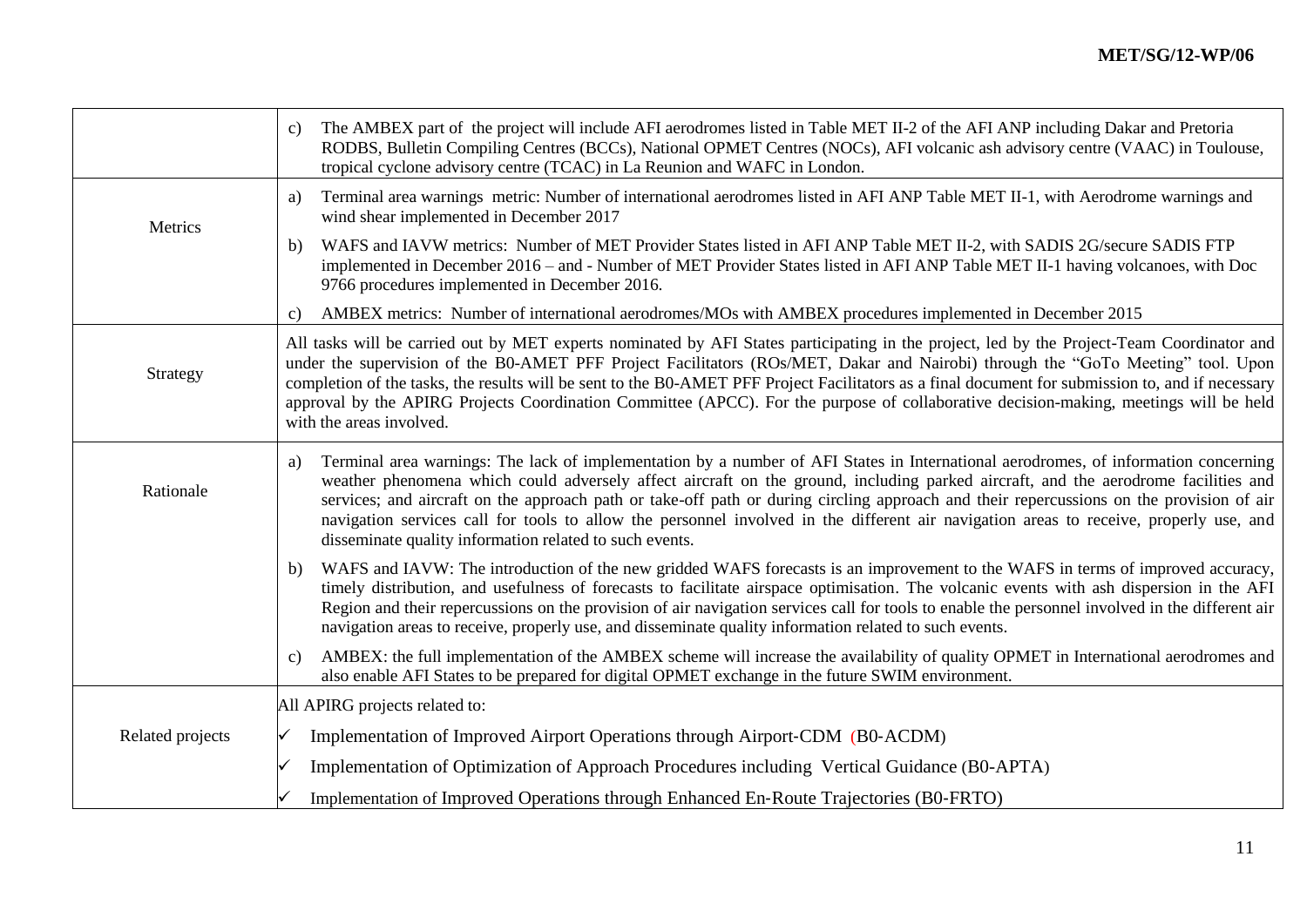| Implementation of Improved Flexibility and Efficiency in Descent Profiles (CDO) (B0-CDO) |                                                                                                                                                                                    |                                                                               |                                                                                              |                                           |                                      |                 |  |  |
|------------------------------------------------------------------------------------------|------------------------------------------------------------------------------------------------------------------------------------------------------------------------------------|-------------------------------------------------------------------------------|----------------------------------------------------------------------------------------------|-------------------------------------------|--------------------------------------|-----------------|--|--|
|                                                                                          | Implementation of Improved Flexibility and Efficiency in Departure Profiles —Continuous Climb Operations (CCO) (B0-CCO)                                                            |                                                                               |                                                                                              |                                           |                                      |                 |  |  |
| <b>Project Deliverable</b>                                                               |                                                                                                                                                                                    | <b>Relationship with</b><br>the performance -<br>based regional plan<br>(PFF) | <b>Responsible Party</b>                                                                     | <b>Status of</b><br><b>Implementation</b> | <b>Date of Deliver</b>               | <b>Comments</b> |  |  |
|                                                                                          | Current level of implementation of<br>facilities at aerodromes for<br>monitoring hazardous<br>meteorological conditions, assessed                                                  | <b>AFI B0-AMET</b><br><b>PFF-2</b>                                            | <b>AFI B0-AMET PFF</b><br><b>Project Coordinators</b>                                        |                                           | December 2016                        |                 |  |  |
| Terminal Area<br>Warnings (AD<br>WRNG & WS<br>WRNG)                                      | Report on Mission to States not<br>compliant with terminal area<br>warning facilities stipulated in<br>Annex 3 and the AFI ANP,<br>distributed                                     | <b>AFI B0-AMET</b><br><b>PFF-2</b>                                            | <b>AFI B0-AMET PFF</b><br>Project Coordinator<br>AFI B0-AMET-2 Project<br><b>Team Leader</b> |                                           | December 2017                        |                 |  |  |
|                                                                                          | Detailed guidance provided to<br>States not issuing terminal area<br>warnings and forecasts                                                                                        | <b>AFI B0-AMET</b><br><b>PFF-2</b>                                            | <b>AFI B0-AMET PFF</b><br>Project Coordinator<br>AFI B0-AMET-2 Project<br>Team Leader        |                                           | December 2015                        |                 |  |  |
|                                                                                          | List of States implemented<br>aerodrome warnings, wind shear<br>warnings/alerts and water thickness<br>measurement on the runway to<br>support runway safety plans,<br>distributed | <b>AFI B0-AMET</b><br><b>PFF-2</b>                                            | <b>AFI B0-AMET PFF</b><br>Project Coordinator<br>AFI B0-AMET-2 Project<br><b>Team Leader</b> |                                           | December 2018                        |                 |  |  |
| WAFS and                                                                                 | Training seminars in French and<br>English on new WAFS gridded<br>forecasts, conducted and related<br>report placed on ICAO website                                                | <b>AFI B0-AMET</b><br><b>PFF-2</b>                                            | <b>AFI BO-AMET PFF</b><br>Project Coordinator<br>AFI B0-AMET-2 Project<br><b>Team Leader</b> |                                           | December 2015                        |                 |  |  |
| <b>IAVW</b>                                                                              | An updated list of States not<br>a)<br>receiving WAFS products and<br>areas of constraints in<br>implementing SADIS VSAT<br>and FTP service, established                           | <b>AFI B0-AMET</b><br><b>PFF-2</b>                                            | <b>AFI B0-AMET PFF</b><br>Project Coordinator<br>AFI B0-AMET-2 Project<br><b>Team Leader</b> |                                           | a) 2015/Annually<br>b) December 2017 |                 |  |  |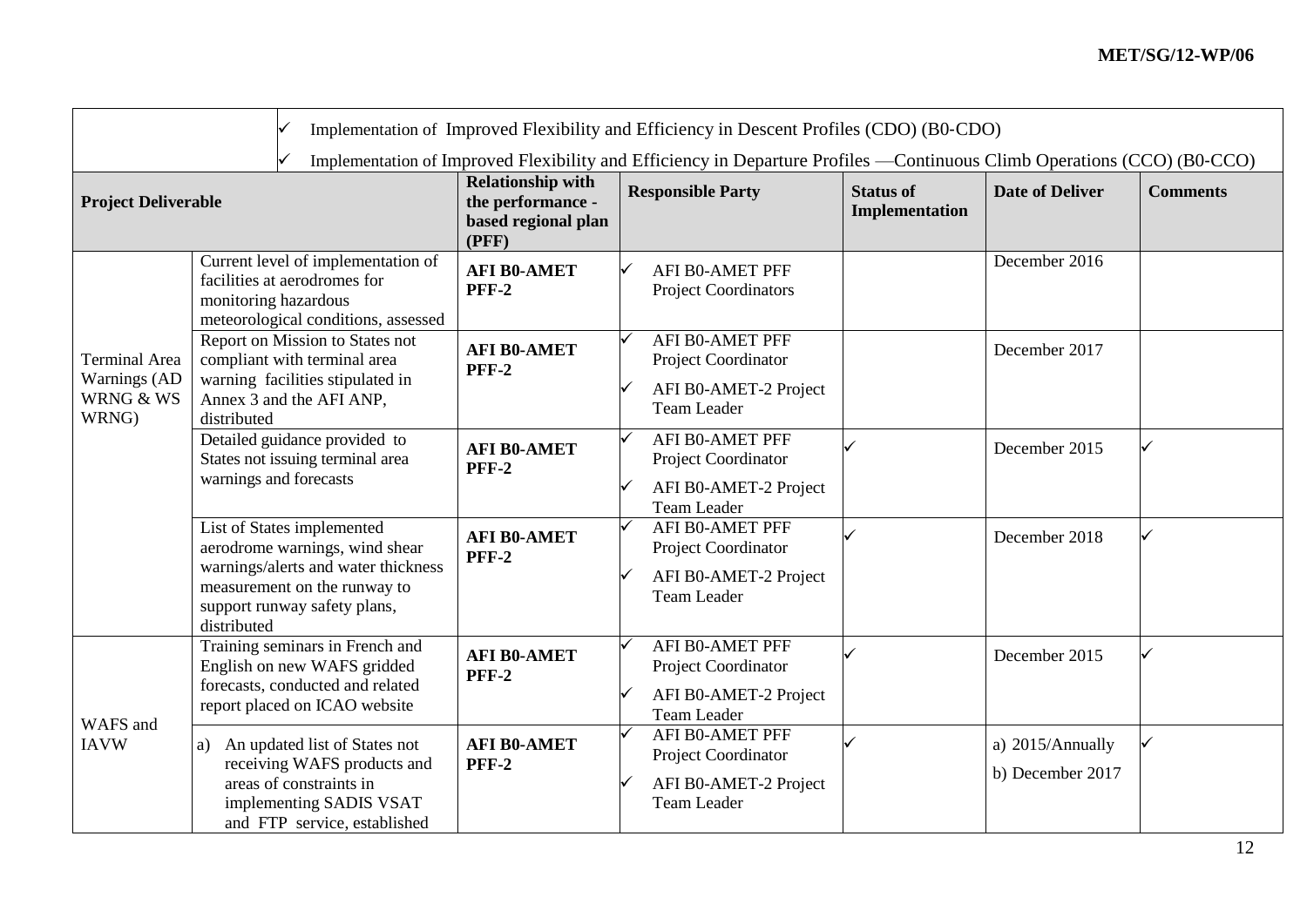| WAFS and<br><b>IAVW</b> | and<br>Remedial action plans<br>b)<br>developed by concerned States<br>An updated list of States with<br>a)<br>active volcanos not<br>implementing IAVW (volcano<br>observatories and VONA),<br>established and | <b>AFI B0-AMET</b><br><b>PFF-2</b> | AFI B0-AMET PFF<br>Project Coordinator<br>AFI B0-AMET-2 Project<br><b>Team Leader</b>        | c) 2015/Annually<br>d) December 2016 |  |
|-------------------------|-----------------------------------------------------------------------------------------------------------------------------------------------------------------------------------------------------------------|------------------------------------|----------------------------------------------------------------------------------------------|--------------------------------------|--|
|                         | Remedial action plans<br>b)<br>developed by the concerned<br><b>States</b>                                                                                                                                      |                                    |                                                                                              |                                      |  |
|                         | Report of AFI volcanic ash<br>contingency plan (AFI VACP)<br>exercises distributed and placed on<br>the ICAO website                                                                                            | <b>AFI B0-AMET</b><br><b>PFF-2</b> | <b>AFI B0-AMET PFF</b><br>Project Coordinator<br>AFI B0-AMET-2 Project<br><b>Team Leader</b> | December 2015                        |  |
| <b>AMBEX</b>            | A report on annual assessment<br>a)<br>of the availability and quality of<br>OPMET data in the region,<br>issued, distributed and placed on<br>ICAO website and<br>Remedial action plans<br>b)                  | <b>AFI B0-AMET</b><br><b>PFF-2</b> | AFI B0-AMET PFF<br>Project Coordinator<br>AFI B0-AMET-2 Project<br><b>Team Leader</b>        | e) 2015/Annually<br>f) December 2018 |  |
|                         | developed by the concerned<br><b>States</b><br>Two seminars in French and<br>English on the implementation of                                                                                                   | <b>AFI B0-AMET</b>                 | <b>AFI B0-AMET PFF</b><br>Project Coordinator                                                | December 2016                        |  |
|                         | AMBEX procedures including<br>RODBs, conducted and the report<br>distributed                                                                                                                                    | <b>PFF-2</b>                       | AFI B0-AMET-2 Project<br><b>Team Leader</b>                                                  |                                      |  |

 $\checkmark$  Funds to conduct the meetings, missions and to translate reports, regional guides and manuals. Likewise, participants must be given facilities to participate in Go To Meetings.

 $\checkmark$  Funds for meetings with project Team Members in order to assess the results and propose corrective actions. States could use their human resources to conduct the foreseen OPMET tests and monitoring, and, if necessary, cover the financial costs, since the experience gained will result in an improvement of their own systems. Likewise, participants must be given facilities to participate in GoToMeetings.